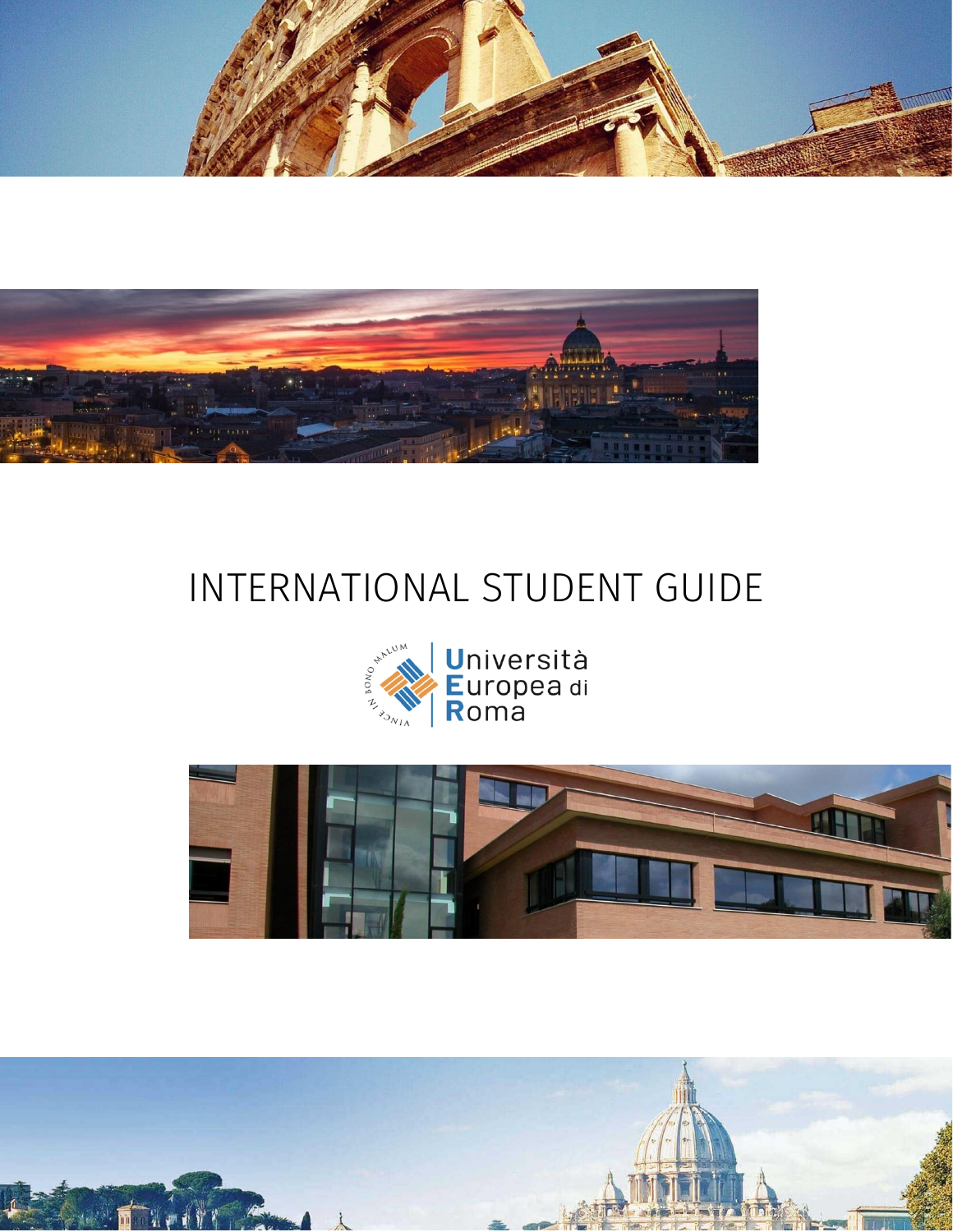

# Index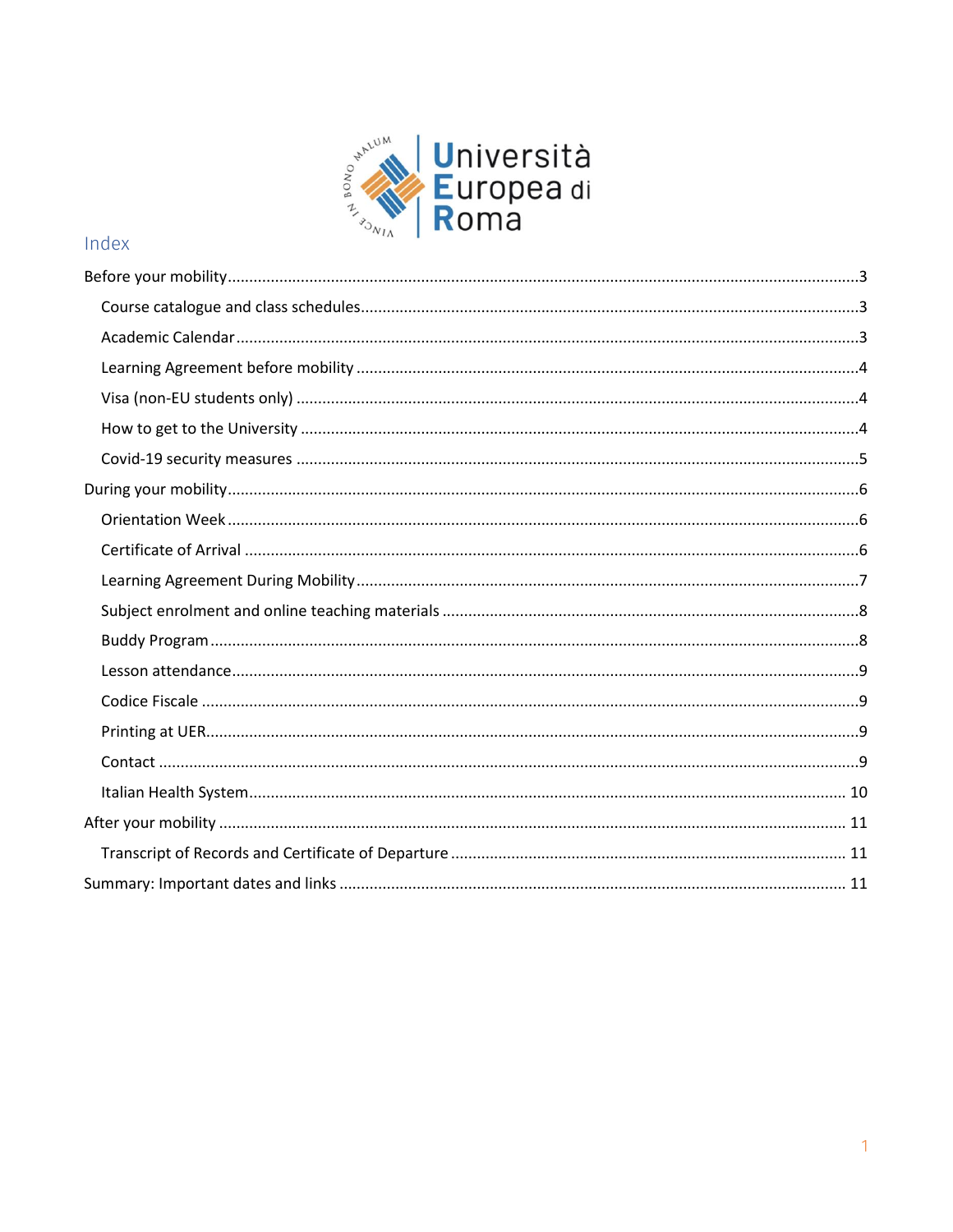

Ciao!

With a heady mix of haunting ruins, awe-inspiring art and vibrant street life, **Rome** is one of the world's most charismatic cities of the world. The Eternal City has an immensely rich artistic, and cultural history that dates back almost 3000 years ago.

We would like to welcome you to **Università Europea di Roma**, a young Catholic institution that is rapidly growing in terms of teaching quality and research, as part of a wide international network. Our motto is "We teach people, we train professional".

In the present international student guide you will find all the information you need to know before, during and after your experience at UER, ensuring you a smooth start at your new university.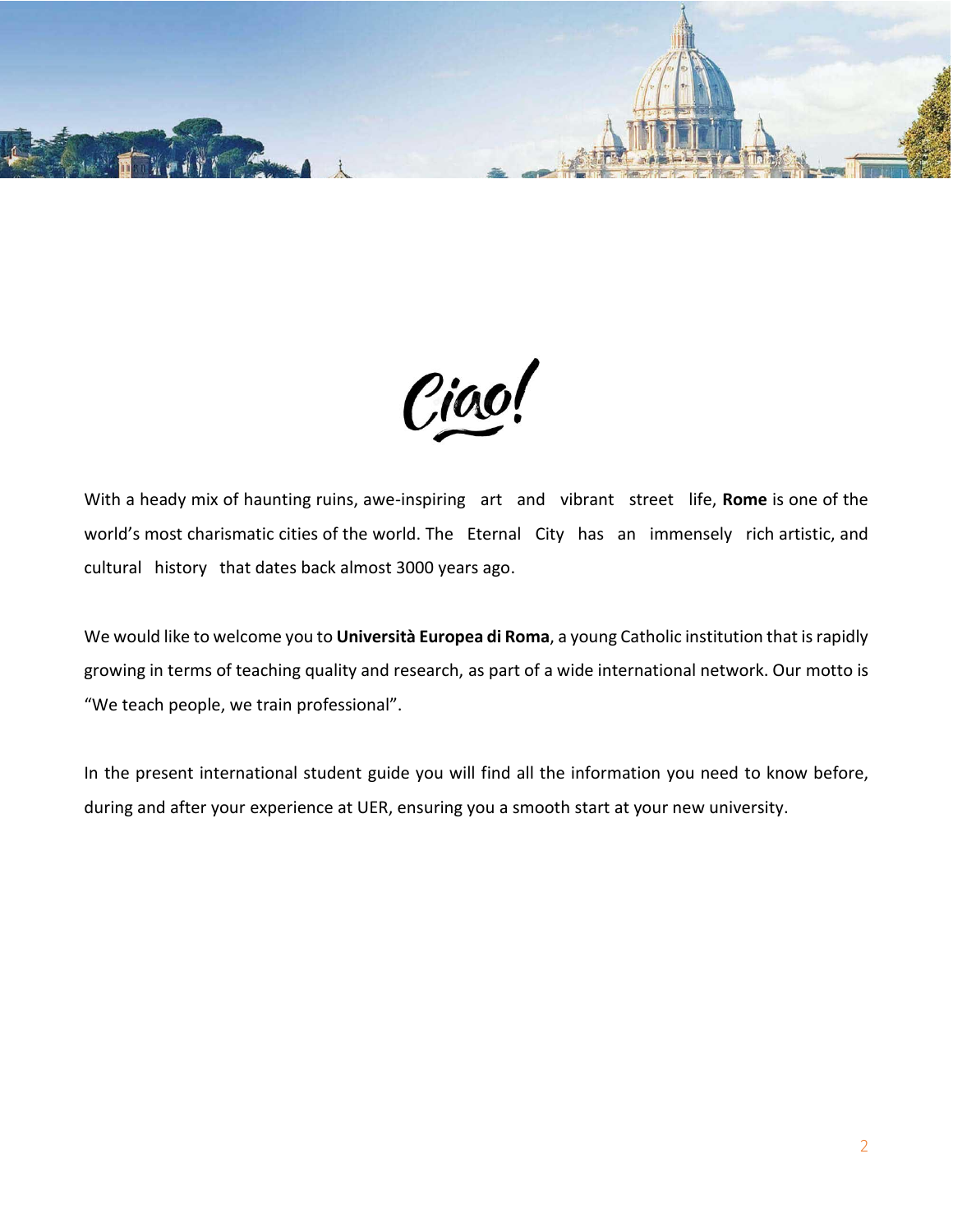

# Before your mobility

# <span id="page-3-1"></span><span id="page-3-0"></span>**Course catalogue and class schedules**

You can find the course catalogue and the class schedules on our website:

- **Link to course catalogue:** *[Università Europea di Roma > Internazionale > Incoming](https://www.universitaeuropeadiroma.it/en/international-exchanges/#tab_accademic-offer-taught-in-english)  [students>Course catalogue](https://www.universitaeuropeadiroma.it/en/international-exchanges/#tab_accademic-offer-taught-in-english)*
- **Link to class schedules:** *[Università Europea di Roma > Internazionale > Incoming students>Class](https://www.universitaeuropeadiroma.it/en/international-exchanges/#tab_class-schedule-2)  [Schedules.](https://www.universitaeuropeadiroma.it/en/international-exchanges/#tab_class-schedule-2)* Please keep in mind that schedules are published only some days prior to the beginning of lessons. In the schedules you will find the information on which lessons will be held in-person, online or in blended modality. Most lessons will be held in-person.
- The **Italian language and culture course** will be held:

Beginners level: Mondays and Wednesday from 14:00 to 14:45 in-person.

Advanced level: Tuesdays and Thursdays from 14:00 to 14:45 in-person.

In order to attend the Italian language and culture course, an initial **placement test** is compulsory, which will be held on the 21<sup>th</sup> February.

# <span id="page-3-2"></span>**Academic Calendar**

**Orientation Week**: 15/02/22 to 18/02/2022. Attendance to the Orientation Week is compulsory. **Lesson period** (12 weeks): from 21/02/22 al 21/05/22.

# **Exam periods:**

- Extraordinary call: from 10/05/22 to 31/05/22
- Summer call: from 25/05/22 to 13/07/22

International students can choose to take their exams in the extraordinary call or/and the Summer call. There is a maximum of four chances (in different dates) to take each exam, one during the extraordinary call and other three/two during the Summer call. Find the complete academic calendar at the following [link.](https://www.universitaeuropeadiroma.it/wp-content/uploads/2021/06/CALENDARIO-ACCADEMICO-2021-2022-1.pdf)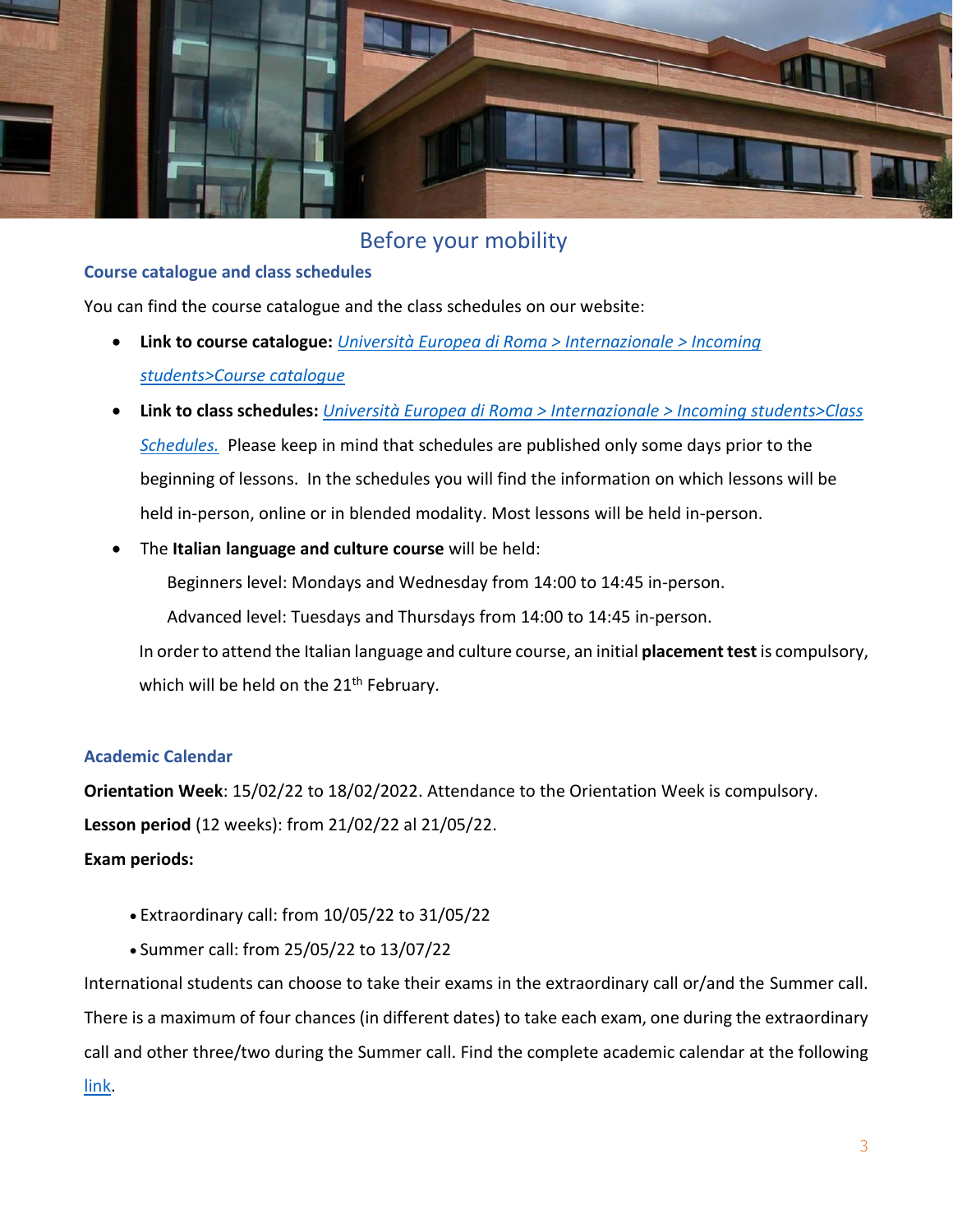# <span id="page-4-0"></span>**Learning Agreement before mobility**

The Learning Agreement (LA) is a document containing the subjects you are going to study at UER, agreed among you, your home university and UER. The first section of the Learning Agreement is called "Learning Agreement Before Mobility". It should contains the same subjects that you already specified in your [International exchange application form.](https://www.universitaeuropeadiroma.it/wp-content/uploads/2021/07/InternationalExchangeApplicationForm-1.doc)

You should submit your Learning Agreement Before Mobility through the [paper-based form to be sent](https://www.universitaeuropeadiroma.it/wp-content/uploads/2021/03/LA-Before-mobility-UER.docx)  [by e-mail](https://www.universitaeuropeadiroma.it/wp-content/uploads/2021/03/LA-Before-mobility-UER.docx) or through the [Online Learning Agreement platform \(only for Erasmus+ students\)](https://www.learning-agreement.eu/)

- Necessary information for completing the Learning Agreement:
	- Università Europea di Roma Erasmus code: I ROMA23
	- Name of the university at the [Online Learning Agreement platform:](https://www.learning-agreement.eu/) Università degli Studi Europea
	- Contact person at the receiving institution: Dott.ssa Andrea Llorente andrea.llorente@un ier.it
	- Responsible person at the receiving institution: Prof. Aniello Merone aniello.merone@unier.it
- Deadline to submit the Learning Agreement Before Mobility: **7th February.**

# <span id="page-4-1"></span>**Visa (non-EU students only)**

Non-EU students are required to send their visa by email to [andrea.llorente@unier.it](mailto:andrea.llorente@unier.it) **before 7 th February**.



# <span id="page-4-2"></span>**How to get to the University**

Università Europea di Roma is located in Via degli Aldobrandeschi, 190, 00163 Rome, Italy. It is possible to arrive by train, bus and car. Please find the indications on how to arrive in [Università](https://www.universitaeuropeadiroma.it/en/contacts/#tab_how-to-get-here)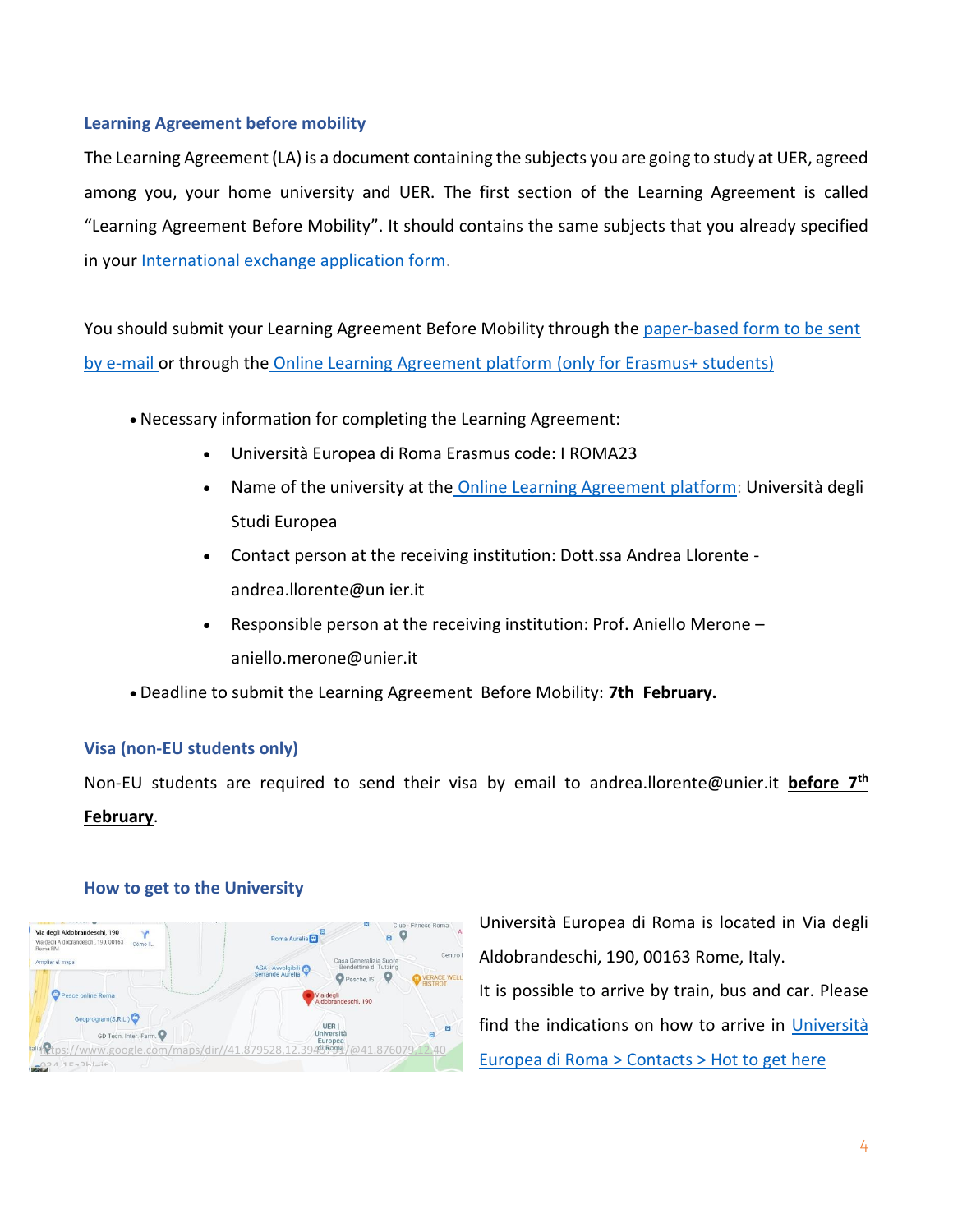## <span id="page-5-0"></span>**Covid-19 security measures**

The first thing you need to do is checking the **webpage of your national Ambassy in Italy** (e.g. [French](https://it.ambafrance.org/Coronavirus-Covid-19-situation-en-Italie-10236) / [Spanish](http://www.exteriores.gob.es/Embajadas/ROMA/es/Embajada/Paginas/Recomendaciones.aspx?IdP=96) / [Austrian](https://www.bmeia.gv.at/oeb-rom/#:~:text=in%20Mittel%2D%20und%20S%C3%BCditalien%3A,)bmeia.gv.at.) / [Dutch](https://www.nederlandwereldwijd.nl/landen/italie/reizen/reisadvies#anker-coronavirus) / [Mexican](https://embamex.sre.gob.mx/italia/index.php/es/index.php?option=com_content&view=article&id=299) / [South Korean](https://ambseoul.esteri.it/ambasciata_seoul/ko/ambasciata/news/dall-ambasciata/2020/03/covid19-tutti-gli-approfondimenti.html) Ambassy in Italy) for the specific national restrictions applying to your home country, pay special attention to the requirements on Covid test and/or quarantine.

In order to access the university building, you will need the **Greenpass QR code**. To obtain the Greenpass QR code you have 3 options:

- 1. Vaccination (Pfizer-BionTech, Moderna, AstraZeneca or Johnson & Johnson)
- 2. Covid-19 recovery certificate
- 3. Antigens (valid for 48h) or molecular (valid for 72h) negative test done at a pharmacy that releases temporary Greenpass.

**Extra-EU students** who are vaccinated but do not have the Greenpass QR code can obtain it by sending to [centrale.distretto13@aslroma1.it](mailto:centrale.distretto13@aslroma1.it)

- 1. Identity document
- *2. [Codice Fiscale](#page-9-1)*
- 3. Vaccination certificate (Pfizer-BionTech, Moderna, AstraZeneca or Johnson & Johnson)
- 4. Completed *[Dichiarazione sostitutiva di atto di notorietà](https://www.universitaeuropeadiroma.it/wp-content/uploads/2021/12/DICHIARAZIONE-SOSTITUTIVA-DI-ATTO-DI-NOTORIETA-1.doc)*

On your arrival to Università Europea di Roma, you will have to use always face mask compliant with EU quality standard, covering both mouth and nose, clean frequently your hands using the dispenser distributed around the building and try to keep 1.5 meter distance with other people.

If at some point you have Covid symptoms (fever, cough, respiratory distress, tiredness) **stay at home and contact** [referentecovid19@unier.it,](mailto:referentecovid19@unier.it) who will explain you how to proceed.

For further information on how the Italian Health system works, please read the dedicated section of [this guide.](#page-10-0)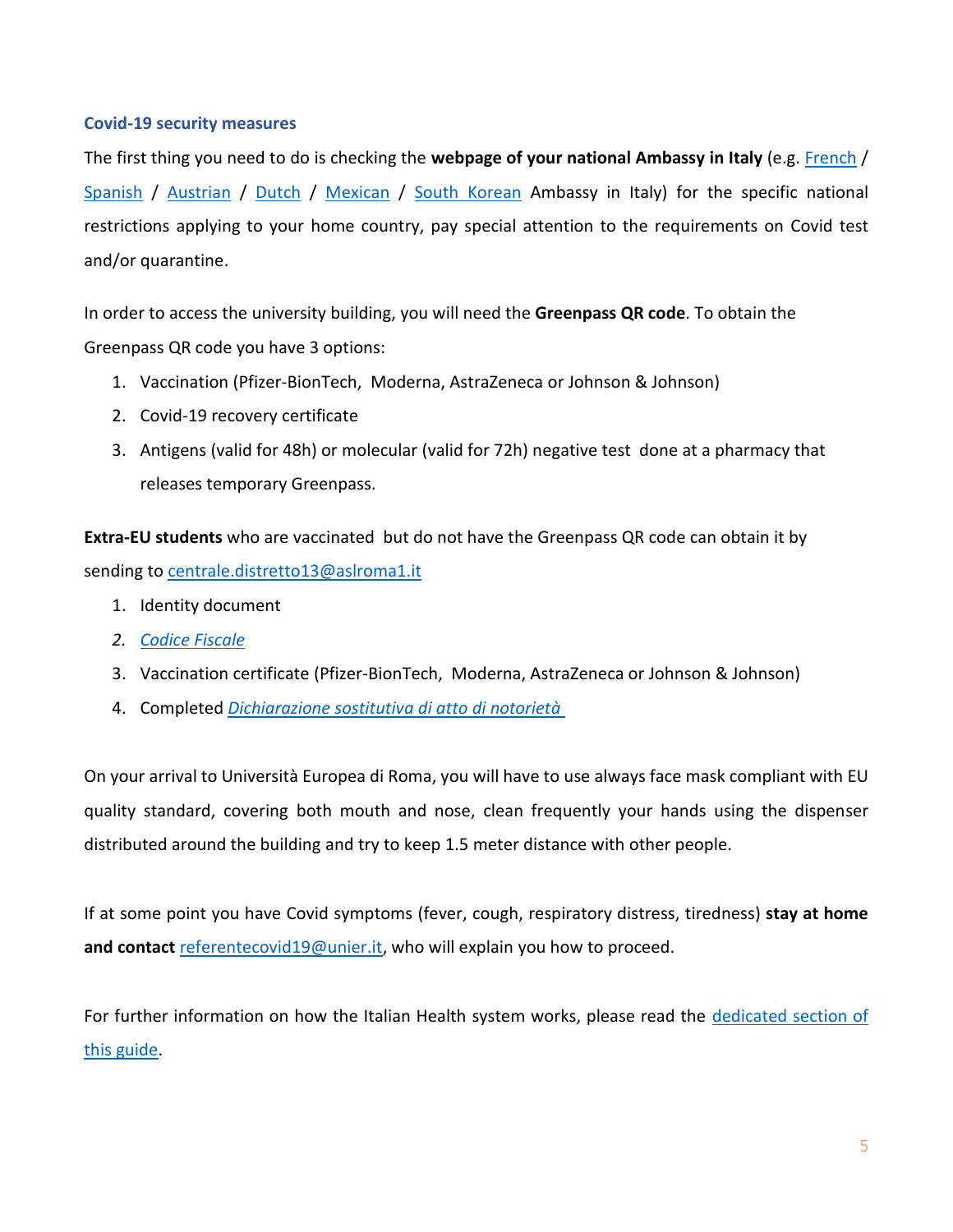# During your mobility

# <span id="page-6-1"></span><span id="page-6-0"></span>**Orientation Week**

The Orientation Week (**15st –18th February**) goal is to present you the University, explain you how it works and introduce you to the other international students.

| Welcome                 |                                       |                           |                                       |
|-------------------------|---------------------------------------|---------------------------|---------------------------------------|
| Tuesday 15st            | Wednesday 16 <sup>nd</sup>            | Thursday 17rd             | Friday 18th                           |
| 12:30<br>Welcome<br>Day | 10:00<br>$1st$ Info<br><b>Session</b> |                           | 10:00<br>$2nd$ Info<br><b>Session</b> |
|                         |                                       | 15:30<br><b>City Tour</b> |                                       |

# <span id="page-6-2"></span>**Certificate of Arrival**

The day of your arrival to UER (15<sup>st</sup> February) we will provide you with the **certificate of arrival**, that you will have to send to your home University as soon as possible.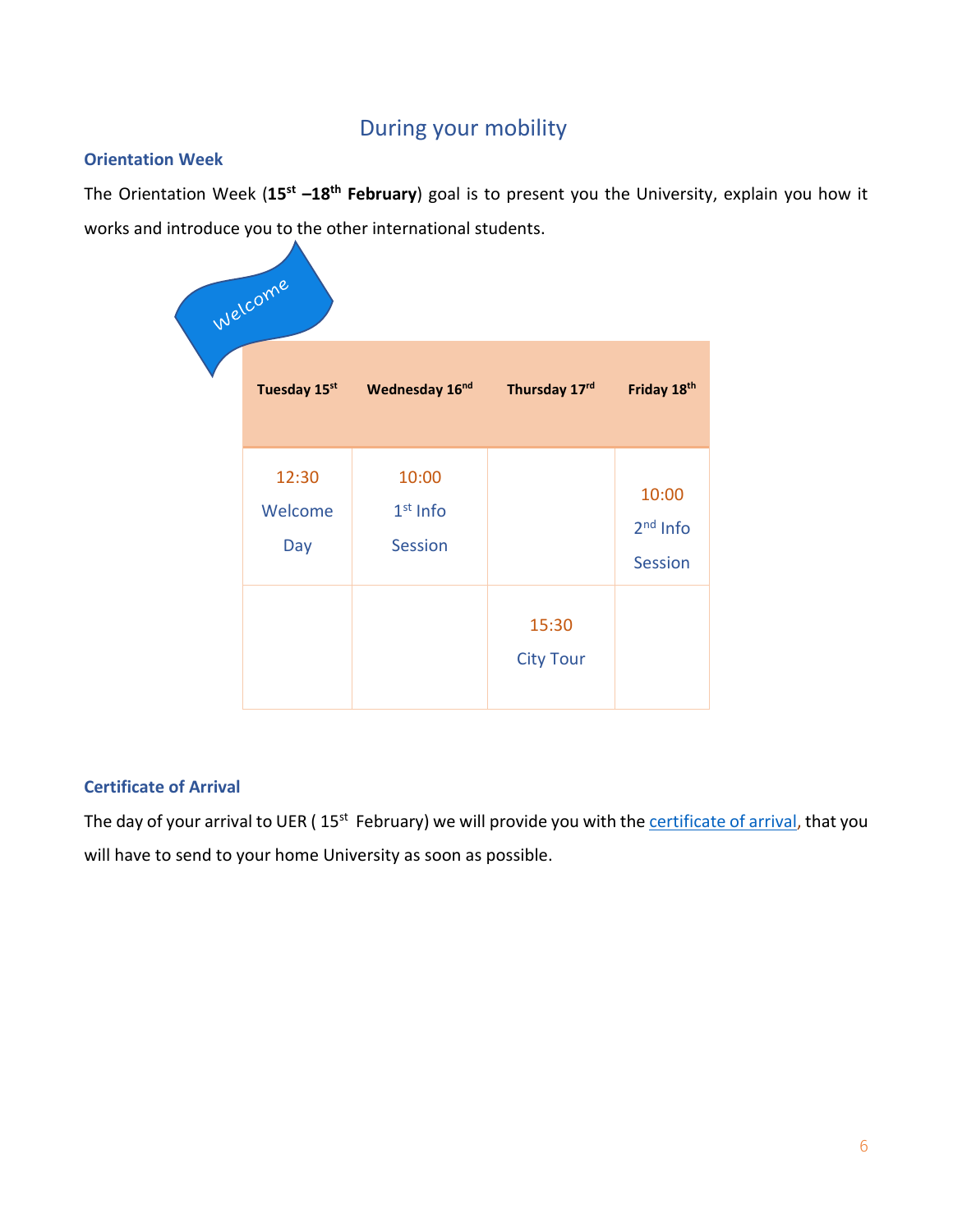

#### <span id="page-7-0"></span>**Learning Agreement During Mobility**

Once you arrive to UER, there might be some subjects that you would like to change from your initial Learning Agreement Before Mobility. In order to do so, you will have to point out these changes in the "Learning Agreement During Mobility".

You should submit your Learning Agreement Before Mobility through the [paper-based form to be sent](https://www.universitaeuropeadiroma.it/wp-content/uploads/2021/03/LA-During-mobility-UER-.docx)  [by e-mail](https://www.universitaeuropeadiroma.it/wp-content/uploads/2021/03/LA-During-mobility-UER-.docx) or through the [Online Learning Agreement platform \(only for Erasmus+ students\)](https://www.learning-agreement.eu/)

Deadline to submit the Learning Agreement Before Mobility: 10<sup>th</sup> March. No Learning Agreement **During Mobility will be accepted after 10thMarch. Only subjects notified before 10th March will appear in the final Transcript of Records.** The International Relations Office will send you back a copy signed by the UER Faculty Academic Coordinator.

A specific **info session** on Learning Agreements will be held on **Wednesday 16th February** at 10:00, during which we will help you to **resolve your doubts** regarding the LA, subjects and schedules. Should you need further orientation your UER Faculty Academic Coordinator will meet you upon previous appointment.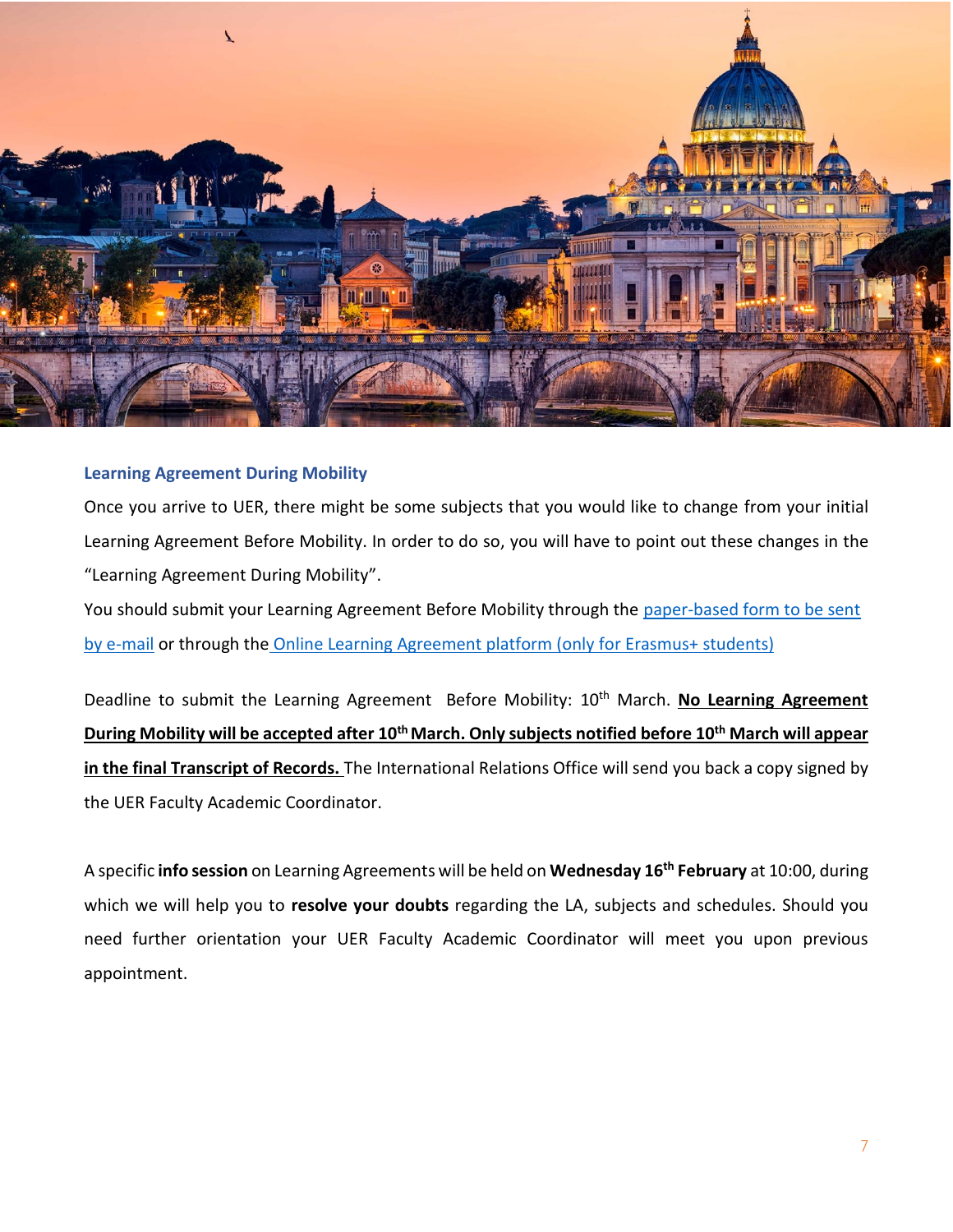# <span id="page-8-0"></span>**Subject enrolment and online teaching materials**

On **Friday 18th February** at 10:00 an info session will be held to guide you in the process of:

- registering your subjects in the **Esse3** informatic system, to be officially enrolled and appear in the attendance list.
- registering in the *[Corsi online](https://corsi.universitaeuropeadiroma.it/login/index.php)* informatic system, to access teaching materials, such as bibliography or Power Points uploaded by professors.

# <span id="page-8-1"></span>**Buddy Program**

It aims to match each international student with a UER local student, who will be at your side to help you:

- Explore the university.
- Discover what to do in Rome and Italy.
- Learn Italian through language exchanges.
- With practical information, such as where to get a SIM card.
- Relate to Professors and the Student Care Office.

During the so-called **Buddy Week** (22<sup>th</sup> -24<sup>th</sup> February), you will be able to meet your buddy and other colleagues and smooth your integration into UER life.

| BUDDYPR®GRAM |                                                | Tuesday 22th               | Wednesday 23th                       | Thursday 24th               |
|--------------|------------------------------------------------|----------------------------|--------------------------------------|-----------------------------|
|              | <b>Buddy Program</b><br>Within 1st<br>February | 15:00<br>Meet and<br>Greet | 15:00<br>Language<br><b>Exchange</b> | Hang out with<br>your Buddy |

Should you want to participate, please send an e-mail within **1st February** to [tiziano.bisante.studente@unier.it](mailto:tiziano.bisante.studente@unier.it) providing your WhatsApp number (with international prefix).

As part of the Buddy Program, we organize during the semester **activities** such as daytrips, cooking lessons and much more. To stay tunned, follow us on **Instagram** [#uerinternational](https://www.instagram.com/uerinternational/)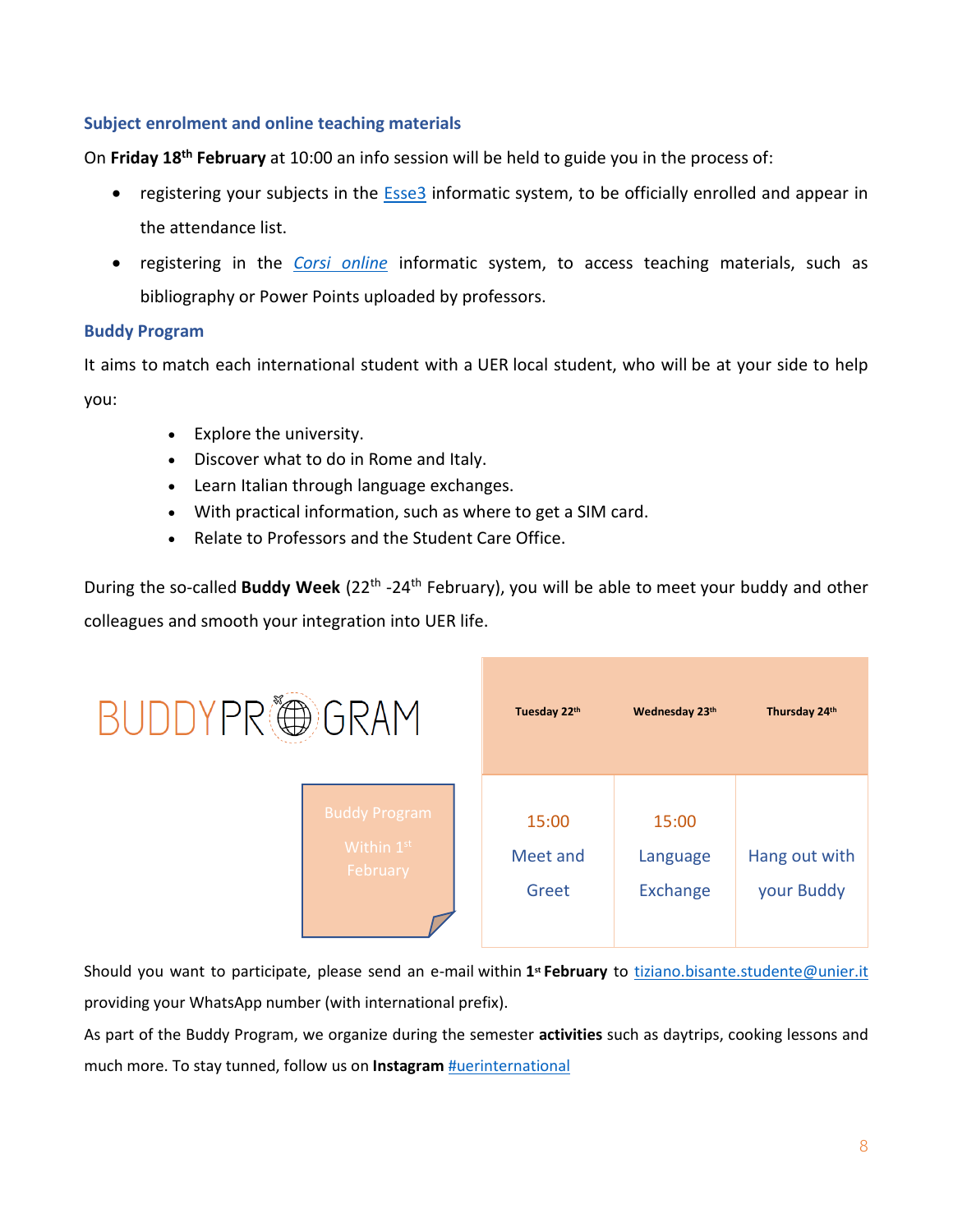#### <span id="page-9-0"></span>**Lesson attendance**

Students are required to **attend 50 %** of a course lessons in order to be allowed to take the corresponding exam. Attendance is digitally registered through the UERClass app. On **Friday 18th February** at 10:00 an info session will be held to explain you how to register the attendance.

## <span id="page-9-1"></span>**Codice Fiscale**

The *Codice Fiscale* is the tax code in Italy that serves to identify individuals residing in Italy. You need to get it as soon as possible in one of the several *Agenzia delle Entrate* that there are in Rome. Look up in [Google maps](https://www.google.com/maps/search/agenzie+delle+entrate/@41.8711033,12.4419535,13z) where is the closer *Agenzia delle Entrate* and bring the [AA4/8 module,](https://www.agenziaentrate.gov.it/portale/documents/20143/278893/modello+cf+AA48_modello+AA4+8.pdf/a8287f7f-abcf-c4f9-b4f7-f038486bc7d6) your ID/passport and UER Letter of Acceptance (and visa for extra-EU students). Alternatively, you can contact the Italian Embassy in your home country in this regard.

# <span id="page-9-2"></span>**Printing at UER**

You can print in the bookshop (ground floor, corridor A) or you can buy in the same bookshop a card and print in the library with this card (floor -1, corridor B).

# <span id="page-9-3"></span>**Contact**

At the International Relations Office we are more than happy to help you with everything we can. We are at the first floor, corridor C. Your contact person is:

Dott.ssa Andrea Llorente:

[andrea.llorente@unier.it](mailto:andrea.llorente@unier.it)

Dott. Tiziano Bisante

[tiziano.bisante.studente@unier.it](mailto:tiziano.bisante.studente@unier.it)

Tel: (+39) 06 66 54 38 09

Office hours: Tuesdays and Thursdays: 10:00 - 11:00 and 16:00 –17:00.

Fridays - 10:00 - 11:00

Emergency tel.: (+39) 338 272 1004 (only emergencies)

And don't forget to stay tunned by following us on **Instagram**: [#uerinternational](https://www.instagram.com/uerinternational/)

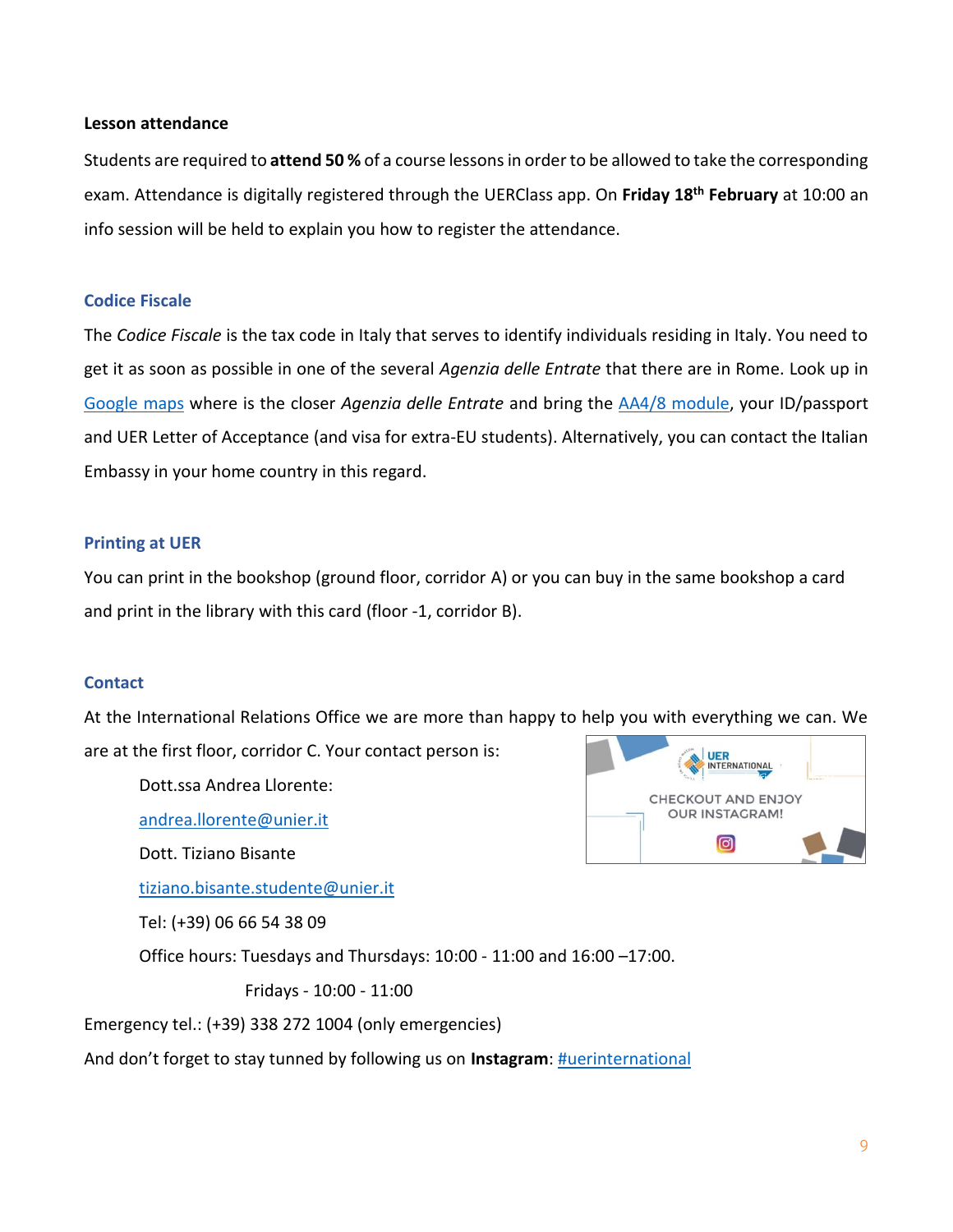#### <span id="page-10-0"></span>**Italian Health System**

The citizens of the European Union can receive free treatment or at a very low price if they present the European Health Insurance Card (**EHIC**). Remember that the social security systems vary among EU countries. It is possible that in Italy you have to pay a part of the cost (a fee called *ticket*) directly to the hospital, even though you don't pay it in your home country. In Italy, the fees paid for medical services are not reimbursed. You will have to request the refund to your national social security system when going back home. This card does not cover treatments that are not **urgent** and only can be used in public hospitals. The **EHIC** is not accepted in private hospitals. There are many public hospitals in Rome, for example, *Ospedale San Filippo Neri*, *Ospedale Santo Spirito* or *Aurelia Hospital* (near the university). You can find the nearest public hospital by writing in Google Maps "ospedale pubblico Roma".

When you arrive at the hospital, go to the *Pronto Soccorso* area, where a nurse will evaluate your situation and give you a code:  $\overline{\phantom{a}}$  white code (less serious),  $\overline{\phantom{a}}$  green code,  $\overline{\phantom{a}}$  yellow code and  $\overline{\phantom{a}}$  red code (more serious).The more serious the situation is, the quicker you will get visited by a doctor.

If at some point you have **Covid symptoms** (fever, cough, respiratory distress, tiredness) stay at home and contact [referentecovid19@unier.it,](mailto:referentecovid19@unier.it) who will explain you how to proceed. For other emergencies, the telephone number of the ambulance is 118.

In case of emergency you can also go to the **[Emergency Medical Unit](http://mobile.060608.it/en/accoglienza/servizi/emergenze-e-numeri-utili/guardia-medica-turistica.html) for Tourist** (Via Emilio Morosini, 30 and Via Antonio Canova, 19), where a doctor will attend you. You will have to pay a fee, but they speak English and it is probably quicker than going to the *Pronto Soccorso* of a public hospital.

A fee is paid for most prescription drugs. The fees of prescription drugs are not reimbursable in Italy. You will have to request the refund to your national social security system when going back. Medications that do not require a prescription are not refundable.

If you are not an EU citizen and, therefore, you do not have the EHIC card, you can take advantage of urgent and elective medical services upon payment of the corresponding fee. In the website <https://www.doctorsinitaly.com/> you can set an appointment with a **private English speaking doctor** upon payment.